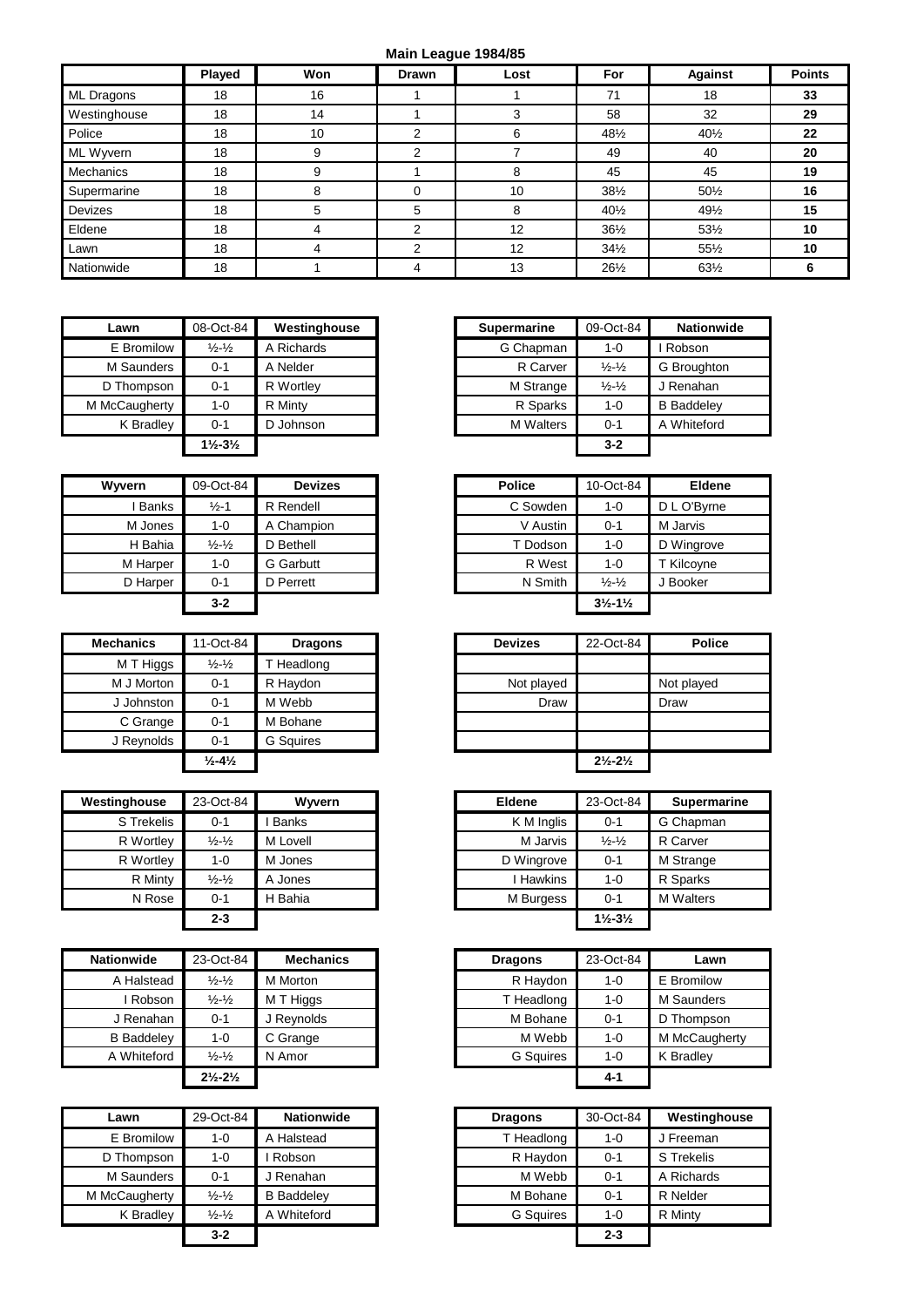| <b>Supermarine</b> | 30-Oct-84                     | <b>Devizes</b> | <b>Police</b> | 31-Oct-84 |          |
|--------------------|-------------------------------|----------------|---------------|-----------|----------|
| G Chapman          | $\frac{1}{2}$ - $\frac{1}{2}$ | A Champion     | M Spindler    | $1 - 0$   | I Banks  |
| R Carver           | 0-1                           | D Bethell      | V Austin      | $0 - 1$   | M Lovell |
| M Strange          | $0 - 1$                       | G Garbutt      | C Sowden      | $0 - 1$   | M Jones  |
| R Sparks           | $0 - 1$                       | D Perrett      | T Dodson      | $1 - 0$   | A Jones  |
| J Horsburge        | $1 - 0$                       | Default        | N Smith       | $1 - 0$   | H Bahia  |
|                    | $1\frac{1}{2} - 3\frac{1}{2}$ |                |               | $3 - 2$   |          |

| <b>Mechanics</b> | 01-Nov-84                   | Eldene         | <b>Devizes</b>   | 12-Nov-84 | <b>Mech</b> |
|------------------|-----------------------------|----------------|------------------|-----------|-------------|
| M Morton         | $1 - 0$                     | K Inglis       | A Champion       | $0 - 1$   | J Johnsto   |
| J Johnston       | $\frac{1}{2} - \frac{1}{2}$ | M Jarvis       | D Bethell        | $0 - 1$   | M Morton    |
| H Rowley         | $1 - 0$                     | D Wingrove     | <b>G</b> Garbutt | $0 - 1$   | M Higgs     |
| J Reynolds       | $\frac{1}{2} - \frac{1}{2}$ | <b>Hawkins</b> | D Perrett        | $0 - 1$   | H Rowley    |
| N Amor           | $1 - 0$                     | H Bennett      | M Gilbert        | $1 - 0$   | J Reynold   |
|                  | $4 - 1$                     |                |                  | $1 - 4$   |             |

| Wyvern  | 13-Nov-84                     | <b>Supermarine</b> |
|---------|-------------------------------|--------------------|
| I Banks | $1 - 0$                       | G Chapman          |
| M Jones | $\frac{1}{2}$ $\frac{1}{2}$   | R Carver           |
| A Jones | $1 - 0$                       | M Strange          |
| H Bahia | $1 - 0$                       | <b>M</b> Walters   |
| Default | $0 - 1$                       | R Sparks           |
|         | $3\frac{1}{2} - 1\frac{1}{2}$ |                    |

| Westinghouse | 13-Nov-84                     | <b>Police</b> | Lawn          | 19-Nov-84                     | <b>Devizes</b>   |
|--------------|-------------------------------|---------------|---------------|-------------------------------|------------------|
| J Freeman    | 1-0                           | J Hancock     | E Bromilow    | $\frac{1}{2} - \frac{1}{2}$   | A Champion       |
| S Trekelis   | $\frac{1}{2}$ - $\frac{1}{2}$ | C Sowden      | M Saunders    | $0 - 1$                       | D Bethell        |
| A Richards   | $\frac{1}{2}$ - $\frac{1}{2}$ | R West        | D Thompson    | $0 - 1$                       | <b>G</b> Garbutt |
| R Wortley    | $\frac{1}{2}$ - $\frac{1}{2}$ | V Austin      | M McCaugherty | $1 - 0$                       | D Perrett        |
| R Minty      | $\frac{1}{2}$ - $\frac{1}{2}$ | N Smith       | K Bradley     | $1 - 0$                       | M Gilbert        |
|              | $3 - 2$                       |               |               | $2\frac{1}{2} - 2\frac{1}{2}$ |                  |

| <b>Nationwide</b> | 20-Nov-84                     | Westinghouse | <b>Dragons</b>   | 20-Nov-84                     | <b>Eldene</b>  |
|-------------------|-------------------------------|--------------|------------------|-------------------------------|----------------|
| A Halstead        | $0 - 1$                       | J Freeman    | R Haydon         | $1 - 0$                       | K Inglis       |
| J Renahan         | $\frac{1}{2}$ - $\frac{1}{2}$ | S Trekelis   | T Headlong       | $\frac{1}{2} - \frac{1}{2}$   | M Jarvis       |
| <b>B</b> Baddeley | $\frac{1}{2} - \frac{1}{2}$   | A Richards   | M Bohane         | $\frac{1}{2} - \frac{1}{2}$   | <b>Hawkins</b> |
| A Whiteford       | $0 - 1$                       | R Wortley    | M Webb           | $1 - 0$                       | J Booker       |
| Default           | $0 - 1$                       | R Minty      | <b>G</b> Squires | $\frac{1}{2} - \frac{1}{2}$   | D Wingrove     |
|                   | 1-4                           |              |                  | $3\frac{1}{2} - 1\frac{1}{2}$ |                |

| <b>Supermarine</b> | 20-Nov-84                     | <b>Police</b> | <b>Mechanics</b> | 22-Nov-84                     | Wyvern   |
|--------------------|-------------------------------|---------------|------------------|-------------------------------|----------|
| G Chapman          | $1 - 0$                       | C Sowden      | M Morton         | 1-0                           | I Banks  |
| R Carver           | $0 - 1$                       | V Austin      | J Reynolds       | $\frac{1}{2}$ - $\frac{1}{2}$ | M Lovell |
| M Strange          | $\frac{1}{2}$ - $\frac{1}{2}$ | R West        | H Rowley         | $1 - 0$                       | M Jones  |
| R Sparks           | $0 - 1$                       | N Smith       | C Grange         | $0 - 1$                       | A Jones  |
| Default            | $0-0$                         | Default       | N Amor           | $1 - 0$                       | J Clark  |
|                    | $1\frac{1}{2} - 2\frac{1}{2}$ |               |                  | $3\frac{1}{2} - 1\frac{1}{2}$ |          |

| <b>Devizes</b> | 26-Nov-84                     | <b>Dragons</b>   | Westinghouse | 27-Nov-84                     | Super    |
|----------------|-------------------------------|------------------|--------------|-------------------------------|----------|
| R Rendell      | $1 - 0$                       | T Headlong       | J Freeman    | $\frac{1}{2} - \frac{1}{2}$   | G Chapm  |
| A Champion     | $0 - 1$                       | R Haydon         | S Trekelis   | $1 - 0$                       | R Carver |
| D Bethell      | $\frac{1}{2} - \frac{1}{2}$   | M Webb           | A Richards   | $1 - 0$                       | M Strang |
| G Garbutt      | $0 - 1$                       | M Bohane         | R Webb       | $0 - 1$                       | R Sparks |
| D Perrett      | $1 - 0$                       | <b>G</b> Squires | R Wortley    | $1 - 0$                       | M Walter |
|                | $2\frac{1}{2} - 2\frac{1}{2}$ |                  |              | $3\frac{1}{2} - 1\frac{1}{2}$ |          |

| $0$ -Oct-84                   | <b>Devizes</b>   | <b>Police</b> | 31-Oct-84 | Wyvern       |
|-------------------------------|------------------|---------------|-----------|--------------|
| $\frac{1}{2} - \frac{1}{2}$   | A Champion       | M Spindler    | $1 - 0$   | <b>Banks</b> |
| $0 - 1$                       | D Bethell        | V Austin      | $0 - 1$   | M Lovell     |
| $0 - 1$                       | <b>G</b> Garbutt | C Sowden      | $0 - 1$   | M Jones      |
| $0 - 1$                       | D Perrett        | T Dodson      | $1 - 0$   | A Jones      |
| $1 - 0$                       | Default          | N Smith       | $1 - 0$   | H Bahia      |
| $1\frac{1}{2} - 3\frac{1}{2}$ |                  |               | $3 - 2$   |              |

| Mechanics  | 01-Nov-84                     | <b>Eldene</b> | <b>Devizes</b>   | 12-Nov-84 | <b>Mechanics</b> |
|------------|-------------------------------|---------------|------------------|-----------|------------------|
| M Morton   | $1 - 0$                       | K Inglis      | A Champion       | $0 - 1$   | J Johnston       |
| J Johnston | $\frac{1}{2}$ - $\frac{1}{2}$ | M Jarvis      | D Bethell        | $0 - 1$   | M Morton         |
| H Rowley   | $1 - 0$                       | D Wingrove    | <b>G</b> Garbutt | $0 - 1$   | M Higgs          |
| J Reynolds | $\frac{1}{2} - \frac{1}{2}$   | Hawkins       | D Perrett        | $0 - 1$   | H Rowlev         |
| N Amor     | $1 - 0$                       | H Bennett     | M Gilbert        | $1 - 0$   | J Reynolds       |
|            | $4 - 1$                       |               |                  | $1 - 4$   |                  |

| Wvvern       | 13-Nov-84                     | <b>Supermarine</b> | <b>Eldene</b> | 13-Nov-84                   | Lawn          |
|--------------|-------------------------------|--------------------|---------------|-----------------------------|---------------|
| <b>Banks</b> | $1 - 0$                       | G Chapman          | D O'Byrne     | $1 - 0$                     | E Bromilow    |
| M Jones      | $\frac{1}{2} - \frac{1}{2}$   | R Carver           | Hawkins       | $\frac{1}{2} - \frac{1}{2}$ | D Thompson    |
| A Jones      | $1 - 0$                       | M Strange          | J Booker      | $\frac{1}{2} - \frac{1}{2}$ | M Saunders    |
| H Bahia      | 1-0                           | <b>M</b> Walters   | H Bennett     | $0 - 1$                     | M McCaugherty |
| Default      | $0 - 1$                       | R Sparks           | K Inglis      | $1 - 0$                     | R Clegg       |
|              | $3\frac{1}{2} - 1\frac{1}{2}$ |                    |               | $3 - 2$                     |               |

| nghouse    | 13-Nov-84                     | <b>Police</b> | Lawn          | 19-Nov-84                     | <b>Devizes</b>   |
|------------|-------------------------------|---------------|---------------|-------------------------------|------------------|
| J Freeman  | 1-0                           | Hancock       | E Bromilow    | $\frac{1}{2} - \frac{1}{2}$   | A Champion       |
| S Trekelis | $\frac{1}{2} - \frac{1}{2}$   | C Sowden      | M Saunders    | $0 - 1$                       | D Bethell        |
| A Richards | $\frac{1}{2}$ - $\frac{1}{2}$ | R West        | D Thompson    | $0 - 1$                       | <b>G</b> Garbutt |
| R Wortley  | $\frac{1}{2}$ - $\frac{1}{2}$ | V Austin      | M McCaugherty | $1 - 0$                       | D Perrett        |
| R Minty    | $\frac{1}{2}$ - $\frac{1}{2}$ | N Smith       | K Bradley     | 1-0                           | M Gilbert        |
|            | $3 - 2$                       |               |               | $2\frac{1}{2} - 2\frac{1}{2}$ |                  |

| vide     | 20-Nov-84                     | Westinghouse | <b>Dragons</b>   | 20-Nov-84                     | <b>Eldene</b>  |
|----------|-------------------------------|--------------|------------------|-------------------------------|----------------|
| alstead  | $0 - 1$                       | Freeman      | R Haydon         | $1 - 0$                       | K Inglis       |
| enahan   | $\frac{1}{2}$ - $\frac{1}{2}$ | S Trekelis   | T Headlong       | $\frac{1}{2} - \frac{1}{2}$   | M Jarvis       |
| addeley  | $\frac{1}{2}$ - $\frac{1}{2}$ | A Richards   | M Bohane         | $\frac{1}{2} - \frac{1}{2}$   | <b>Hawkins</b> |
| hiteford | $0 - 1$                       | R Wortley    | M Webb           | $1 - 0$                       | Booker         |
| Default  | $0 - 1$                       | R Minty      | <b>G</b> Sauires | $\frac{1}{2} - \frac{1}{2}$   | D Wingrove     |
|          | $1 - 4$                       |              |                  | $3\frac{1}{2} - 1\frac{1}{2}$ |                |
|          |                               |              |                  |                               |                |

| narine   | 20-Nov-84                     | <b>Police</b> | <b>Mechanics</b> | 22-Nov-84                     | Wwern        |
|----------|-------------------------------|---------------|------------------|-------------------------------|--------------|
| Chapman  | 1-0                           | C Sowden      | M Morton         | 1-0                           | <b>Banks</b> |
| R Carver | $0 - 1$                       | V Austin      | J Reynolds       | $\frac{1}{2} - \frac{1}{2}$   | M Lovell     |
| Strange  | $\frac{1}{2} - \frac{1}{2}$   | R West        | H Rowley         | $1 - 0$                       | M Jones      |
| R Sparks | $0 - 1$                       | N Smith       | C Grange         | $0 - 1$                       | A Jones      |
| Default  | $0 - 0$                       | Default       | N Amor           | $1 - 0$                       | J Clark      |
|          | $1\frac{1}{2} - 2\frac{1}{2}$ |               |                  | $3\frac{1}{2} - 1\frac{1}{2}$ |              |
|          |                               |               |                  |                               |              |

| <b>Devizes</b>   | 26-Nov-84                     | <b>Dragons</b>   | Westinghouse | 27-Nov-84                     | <b>Supermarine</b> |
|------------------|-------------------------------|------------------|--------------|-------------------------------|--------------------|
| R Rendell        | $1 - 0$                       | Headlong         | J Freeman    | $\frac{1}{2} - \frac{1}{2}$   | G Chapman          |
| A Champion       | $0 - 1$                       | R Havdon         | S Trekelis   | $1 - 0$                       | R Carver           |
| D Bethell        | $\frac{1}{2} - \frac{1}{2}$   | M Webb           | A Richards   | $1 - 0$                       | M Strange          |
| <b>G</b> Garbutt | $0 - 1$                       | M Bohane         | R Webb       | $0 - 1$                       | R Sparks           |
| D Perrett        | $1 - 0$                       | <b>G</b> Sauires | R Wortley    | $1 - 0$                       | <b>M</b> Walters   |
|                  | $2\frac{1}{2} - 2\frac{1}{2}$ |                  |              | $3\frac{1}{2} - 1\frac{1}{2}$ |                    |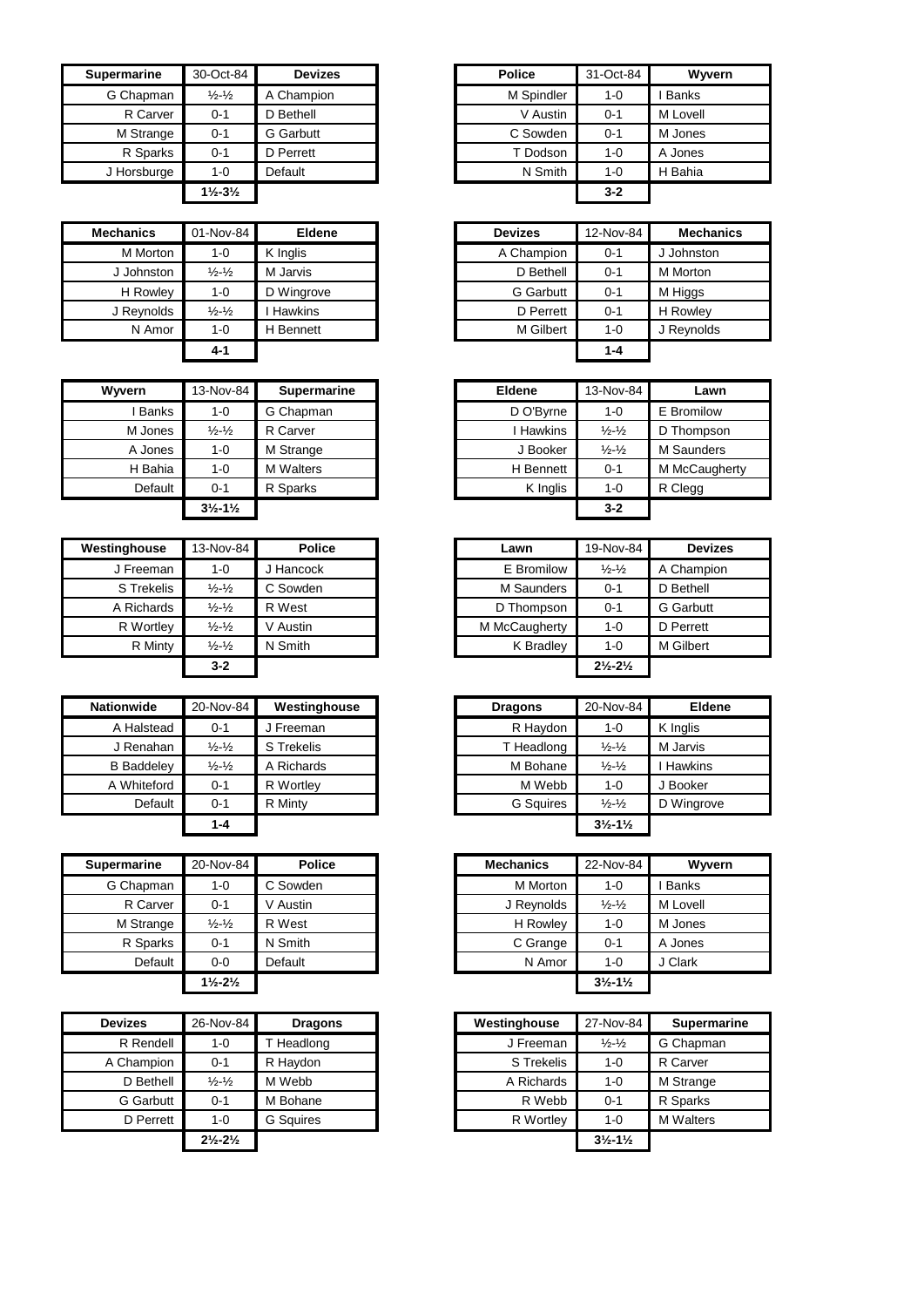| Wyvern   | 27-Nov-84                     | Lawn             |
|----------|-------------------------------|------------------|
| I Banks  | $\frac{1}{2}$ $\frac{1}{2}$   | E Bromilow       |
| M Lovell | $1 - 0$                       | M Saunders       |
| M Jones  | $0 - 1$                       | D Thompson       |
| A Jones  | $0 - 1$                       | M McCaugherty    |
| H Bahia  | $1 - 0$                       | <b>K</b> Bradley |
|          | $2\frac{1}{2} - 2\frac{1}{2}$ |                  |

| <b>Police</b> | 28-Nov-84                      | <b>Mechanics</b> | Lawn          | 03-Dec-84                     |        |
|---------------|--------------------------------|------------------|---------------|-------------------------------|--------|
| C Sowden      | $\frac{1}{2}$ - $\frac{1}{2}$  | M T Higgs        | E Bromilow    | $\frac{1}{2} - \frac{1}{2}$   | C Sowd |
| T Dodson      | $1 - 0$                        | M Morton         | D Thompson    | $\frac{1}{2} - \frac{1}{2}$   |        |
| M A Spindler  | $1 - 0$                        | J Johnston       | M Saunders    | $\frac{1}{2} - \frac{1}{2}$   |        |
| V Austin      | $1 - 0$                        | H Rowlev         | M McCaugherty | $0 - 1$                       |        |
| N Smith       | $1 - 0$                        | J Reynolds       | K Bradley     | $0 - 1$                       |        |
|               | $4\frac{1}{2}$ - $\frac{1}{2}$ |                  |               | $1\frac{1}{2} - 3\frac{1}{2}$ |        |

| <b>Eldene</b> | 04-Dec-84                     | Westinghouse | <b>Nationwide</b> | 04-Dec-84                     |           |
|---------------|-------------------------------|--------------|-------------------|-------------------------------|-----------|
| K Inglis      | $0 - 1$                       | J Freeman    | A Halstead        | $1 - 0$                       | D Bethell |
| M Jarvis      | $0 - 1$                       | S Trekelis   | G Broughton       | $0 - 1$                       | A Champ   |
| Hawkins       | $\frac{1}{2} - \frac{1}{2}$   | A Richards   | i Robson          | $\frac{1}{2} - \frac{1}{2}$   | M Zeidler |
| J Booker      | $0 - 1$                       | R Wortley    | J Renahan         | $0 - 1$                       | D Perrett |
| D Wingrove    | $1 - 0$                       | C Comley     | A Whiteford       | $1 - 0$                       | M Bethell |
|               | $1\frac{1}{2} - 3\frac{1}{2}$ |              |                   | $2\frac{1}{2} - 2\frac{1}{2}$ |           |

| <b>Dragons</b> | 04-Dec-84 | Wyvern       | <b>Mechanics</b> | 06-Dec-84                     |
|----------------|-----------|--------------|------------------|-------------------------------|
| R Haydon       | $1 - 0$   | <b>Banks</b> | J Johnston       | $0 - 1$                       |
| T Headlong     | 1-0       | Default      | H Rowley         | $0 - 1$                       |
| M Webb         | $1 - 0$   | M Harper     | J Reynolds       | $\frac{1}{2} - \frac{1}{2}$   |
| M Bohane       | $1 - 0$   | D Harper     | Default          | $0 - 1$                       |
| Default        | $0 - 0$   | Default      | N Amor           | $1 - 0$                       |
|                | $4-0$     |              |                  | $1\frac{1}{2} - 3\frac{1}{2}$ |

| <b>Devizes</b>   | 10-Dec-84                     | <b>Eldene</b>  | Westinghouse | 11-Dec-84 | Me      |
|------------------|-------------------------------|----------------|--------------|-----------|---------|
| R Rendell        | $1 - 0$                       | D O'Byrne      | S Trekelis   | $1 - 0$   | Default |
| A Champion       | $1 - 0$                       | M Jarvis       | A Richards   | 1-0       | Default |
| D Bethell        | $1 - 0$                       | <b>Hawkins</b> | J Hopkins    | 1-0       | Default |
| <b>G</b> Garbutt | $\frac{1}{2} - \frac{1}{2}$   | J Booker       | R Wortley    | $1 - 0$   | Default |
| D Perrett        | $0 - 1$                       | D Wingrove     | R Minty      | 1-0       | N Amo   |
|                  | $3\frac{1}{2} - 1\frac{1}{2}$ |                |              | $5-0$     |         |

| <b>Supermarine</b> | 11-Dec-84                   | Lawn          | Wyvern       | 11-Dec-84 |
|--------------------|-----------------------------|---------------|--------------|-----------|
| G Chapman          | $1 - 0$                     | E Bromilow    | <b>Banks</b> | $1 - 0$   |
| R Carver           | $\frac{1}{2} - \frac{1}{2}$ | M Saunders    | M Jones      | $1 - 0$   |
| M Strange          | $\frac{1}{2} - \frac{1}{2}$ | D Thompson    | A Jones      | $1 - 0$   |
| R Sparks           | $0 - 1$                     | M McCaugherty | H Bahia      | $1 - 0$   |
| <b>M</b> Walters   | $1 - 0$                     | K Bradley     | M Harper     | $1 - 0$   |
|                    | $3 - 2$                     |               |              | $5-0$     |

| <b>Police</b> | 12-Dec-84 | <b>Dragons</b>   | <b>Devizes</b>   | 17-Dec-84 | Westing    |
|---------------|-----------|------------------|------------------|-----------|------------|
| C Sowden      | $0 - 1$   | R Haydon         | R Rendell        | $0 - 1$   | J Freemar  |
| M A Spindler  | $0 - 1$   | Headlong         | A Champion       | $0 - 1$   | S Trekelis |
| V Austin      | $1 - 0$   | M Bohane         | D Bethell        | $1 - 0$   | A Richard  |
| N Smith       | $0 - 1$   | M Webb           | <b>G</b> Garbutt | $0 - 1$   | R Wortley  |
| R West        | $0 - 1$   | <b>G</b> Sauires | D Perrett        | $0 - 1$   | R House    |
|               | $1 - 4$   |                  |                  | $1 - 4$   |            |
|               |           |                  |                  |           |            |

| Wyvern       | 27-Nov-84                     | Lawn             | <b>Eldene</b> | 27-Nov-84                     | <b>Nationwide</b> |
|--------------|-------------------------------|------------------|---------------|-------------------------------|-------------------|
| <b>Banks</b> | $\frac{1}{2} - \frac{1}{2}$   | E Bromilow       | D O'Byrne     | $1 - 0$                       | A Halstead        |
| M Lovell     | $1 - 0$                       | M Saunders       | K Inglis      | $1 - 0$                       | Robson            |
| M Jones      | $0 - 1$                       | D Thompson       | J Booker      | $\frac{1}{2} - \frac{1}{2}$   | J Renahan         |
| A Jones      | $0 - 1$                       | M McCaugherty    | D Wingrove    | $0 - 1$                       | <b>B</b> Baddelev |
| H Bahia      | $1 - 0$                       | <b>K</b> Bradlev | M Burgess     | $0 - 1$                       | A Whiteford       |
|              | $2\frac{1}{2} - 2\frac{1}{2}$ |                  |               | $2\frac{1}{2} - 2\frac{1}{2}$ |                   |

| Police       | 28-Nov-84                    | <b>Mechanics</b> | Lawn          | 03-Dec-84                     | <b>Police</b> |
|--------------|------------------------------|------------------|---------------|-------------------------------|---------------|
| C Sowden     | $\frac{1}{2} - \frac{1}{2}$  | M T Higgs        | E Bromilow    | $\frac{1}{2} - \frac{1}{2}$   | C Sowden      |
| T Dodson     | 1-0                          | M Morton         | D Thompson    | $\frac{1}{2} - \frac{1}{2}$   | T Dodson      |
| M A Spindler | $1 - 0$                      | Johnston         | M Saunders    | $\frac{1}{2} - \frac{1}{2}$   | V Austin      |
| V Austin     | $1 - 0$                      | H Rowlev         | M McCaugherty | $0 - 1$                       | M A Spindler  |
| N Smith      | $1 - 0$                      | J Reynolds       | K Bradley     | $0 - 1$                       | N Smith       |
|              | $4\frac{1}{2}$ $\frac{1}{2}$ |                  |               | $1\frac{1}{2} - 3\frac{1}{2}$ |               |

| <b>Eldene</b> | 04-Dec-84                     | Westinghouse | <b>Nationwide</b> | 04-Dec-84                     | <b>Devizes</b> |
|---------------|-------------------------------|--------------|-------------------|-------------------------------|----------------|
| K Inglis      | $0 - 1$                       | l Freeman    | A Halstead        | $1 - 0$                       | D Bethell      |
| M Jarvis      | $0 - 1$                       | S Trekelis   | G Broughton       | $0 - 1$                       | A Champion     |
| Hawkins       | $\frac{1}{2} - \frac{1}{2}$   | A Richards   | Robson            | $\frac{1}{2} - \frac{1}{2}$   | M Zeidler      |
| J Booker      | $0 - 1$                       | R Wortley    | J Renahan         | $0 - 1$                       | D Perrett      |
| D Wingrove    | $1 - 0$                       | C Comley     | A Whiteford       | $1 - 0$                       | M Bethell      |
|               | $1\frac{1}{2} - 3\frac{1}{2}$ |              |                   | $2\frac{1}{2} - 2\frac{1}{2}$ |                |

| <b>Dragons</b> | 04-Dec-84 | Wyvern       |
|----------------|-----------|--------------|
| R Haydon       | 1-0       | <b>Banks</b> |
| T Headlong     | $1 - 0$   | Default      |
| M Webb         | $1 - 0$   | M Harper     |
| M Bohane       | $1 - 0$   | D Harper     |
| Default        | $0 - 0$   | Default      |
|                | 4-0       |              |

| <b>Devizes</b>   | 10-Dec-84                     | Eldene         | Westinghouse | 11-Dec-84 | <b>Mechanics</b> |
|------------------|-------------------------------|----------------|--------------|-----------|------------------|
| R Rendell        | $1 - 0$                       | D O'Byrne      | S Trekelis   | 1-0       | Default          |
| A Champion       | 1-0                           | M Jarvis       | A Richards   | 1-0       | Default          |
| D Bethell        | 1-0                           | <b>Hawkins</b> | J Hopkins    | $1 - 0$   | Default          |
| <b>G</b> Garbutt | $\frac{1}{2} - \frac{1}{2}$   | J Booker       | R Wortley    | $1 - 0$   | Default          |
| D Perrett        | $0 - 1$                       | D Wingrove     | R Minty      | $1 - 0$   | N Amor           |
|                  | $3\frac{1}{2} - 1\frac{1}{2}$ |                |              | $5-0$     |                  |

| <b>Supermarine</b> | 11-Dec-84                   | Lawn             |
|--------------------|-----------------------------|------------------|
| G Chapman          | $1 - 0$                     | E Bromilow       |
| R Carver           | $\frac{1}{2} - \frac{1}{2}$ | M Saunders       |
| M Strange          | $\frac{1}{2} - \frac{1}{2}$ | D Thompson       |
| R Sparks           | $0 - 1$                     | M McCaugherty    |
| <b>M</b> Walters   | $1 - 0$                     | <b>K</b> Bradlev |
|                    | $3 - 2$                     |                  |

| Police       | 12-Dec-84 | <b>Dragons</b>   | <b>Devizes</b>   | 17-Dec-84 | Westinghouse |
|--------------|-----------|------------------|------------------|-----------|--------------|
| C Sowden     | $0 - 1$   | R Haydon         | R Rendell        | $0 - 1$   | J Freeman    |
| M A Spindler | $0 - 1$   | Headlong         | A Champion       | $0 - 1$   | S Trekelis   |
| V Austin     | $1 - 0$   | M Bohane         | D Bethell        | $1 - 0$   | A Richards   |
| N Smith      | $0 - 1$   | M Webb           | <b>G</b> Garbutt | $0 - 1$   | R Wortley    |
| R West       | $0 - 1$   | <b>G</b> Sauires | D Perrett        | $0 - 1$   | R House      |
|              | $1 - 4$   |                  |                  | $1 - 4$   |              |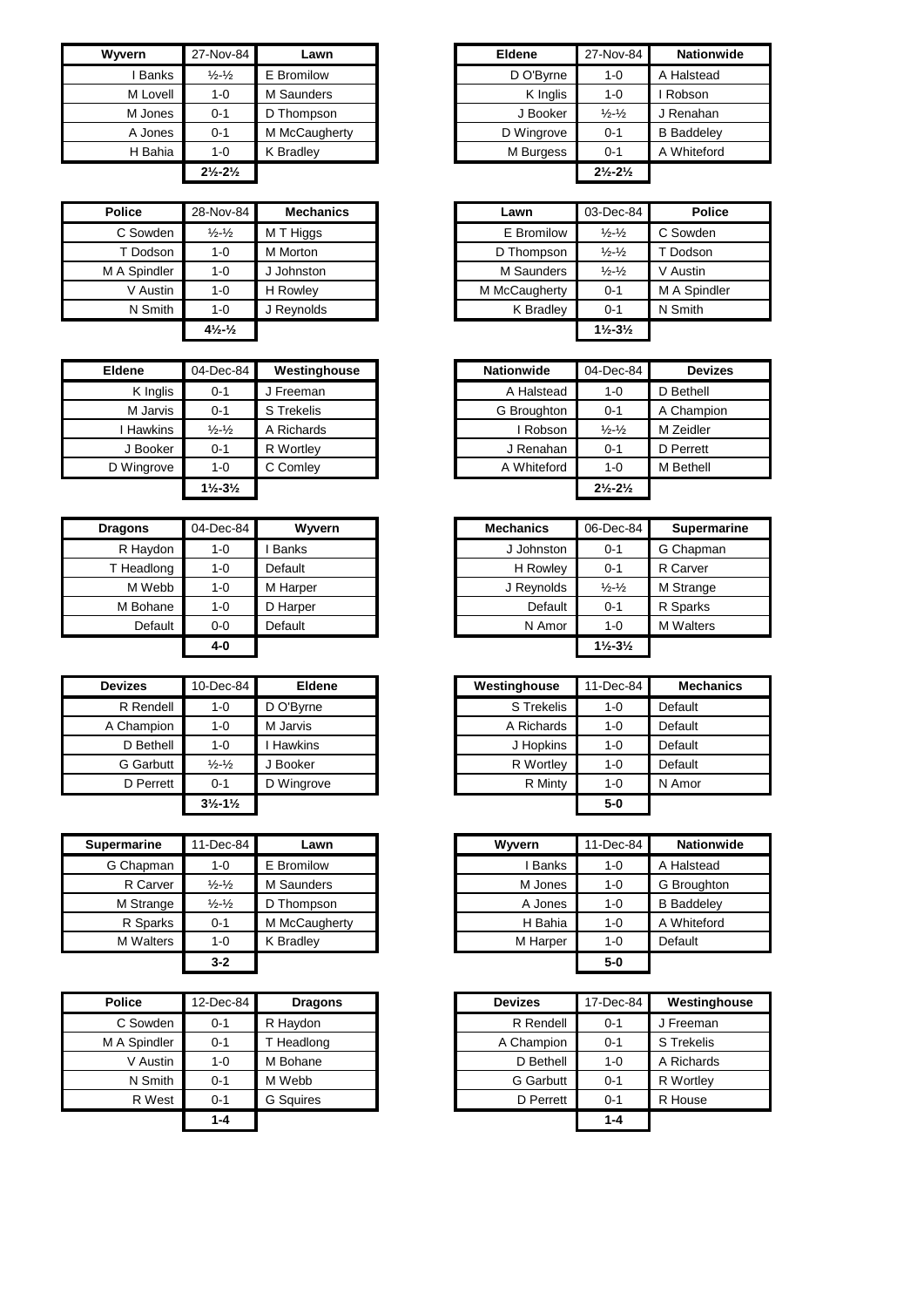| Lawn          | 17-Dec-84 | <b>Mechanics</b> | Eldene    | 18-Dec-84                   |              |
|---------------|-----------|------------------|-----------|-----------------------------|--------------|
| E Bromilow    | $0 - 1$   | M Higgs          | D O'Byrne | $\frac{1}{2} - \frac{1}{2}$ | <b>Banks</b> |
| D Thompson    | $0 - 1$   | M Morton         | M Jarvis  | $0 - 1$                     | M Lovell     |
| M Saunders    | $0 - 1$   | J Johnston       | J Booker  | $0 - 1$                     | M Jones      |
| M McCaugherty | $0 - 1$   | J Reynolds       | M Burgess | $0 - 1$                     | A Jones      |
| K Bradley     | $1 - 0$   | C Grange         | N Hutt    | $\frac{1}{2} - \frac{1}{2}$ | H Bahia      |
|               | $1 - 4$   |                  |           | $1 - 4$                     |              |

| <b>Nationwide</b> | 18-Dec-84 | <b>Police</b> | <b>Dragons</b>   | 18-Dec-84                   |
|-------------------|-----------|---------------|------------------|-----------------------------|
|                   |           |               | T Headlong       | $1 - 0$                     |
| Conceded          |           |               | R Haydon         | $\frac{1}{2} - \frac{1}{2}$ |
|                   |           |               | M Webb           | $\frac{1}{2} - \frac{1}{2}$ |
|                   |           |               | M Bohane         | $1 - 0$                     |
|                   |           |               | <b>G</b> Squires | $1 - 0$                     |
|                   | $0-5$     |               |                  | $4 - 1$                     |

| <b>Devizes</b> | 14-Jan-85                   | Wyvern   | Westinghouse | 15-Jan-85                      |
|----------------|-----------------------------|----------|--------------|--------------------------------|
| S Zeidler      | $\frac{1}{2} - \frac{1}{2}$ | Banks    | S Trekelis   | $1 - 0$                        |
| R Rendell      | $\frac{1}{2} - \frac{1}{2}$ | M Jones  | R House      | $1 - 0$                        |
| A Champion     | $1 - 0$                     | H Bahia  | J Hopkins    | $\frac{1}{2} - \frac{1}{2}$    |
| D Bethell      | $0 - 1$                     | M Harper | R Wortley    | $1 - 0$                        |
| D Perrett      | $1 - 0$                     | Default  | R Minty      | $1 - 0$                        |
|                | $3 - 2$                     |          |              | $4\frac{1}{2}$ - $\frac{1}{2}$ |

| <b>Eldene</b> | 15-Jan-85                     | <b>Police</b> |
|---------------|-------------------------------|---------------|
| D O'Byrne     | $1 - 0$                       | C Sowden      |
| M Jarvis      | $\frac{1}{2}$ - $\frac{1}{2}$ | V Austin      |
| I Hawkins     | $1 - 0$                       | T Dodson      |
| J Booker      | $1 - 0$                       | R West        |
| M Burgess     | $0 - 1$                       | N Smith       |
|               | $3\frac{1}{2} - 1\frac{1}{2}$ |               |

| <b>Dragons</b>   | 15-Jan-85 | <b>Mechanics</b> | Lawn       | 21-Jan-85 | Dra      |
|------------------|-----------|------------------|------------|-----------|----------|
| R Haydon         | $1 - 0$   | M Morton         | D Thompson | $0 - 1$   | R Haydo  |
| T Headlong       | $1 - 0$   | H Rowley         | E Bromilow | $0 - 1$   | T Headle |
| M Webb           | $1 - 0$   | J Reynolds       | M Saunders | $0 - 1$   | G Squire |
| M Bohane         | $1 - 0$   | N Amor           | W Hunt     | $0 - 1$   | M Webb   |
| <b>G</b> Squires | $1 - 0$   | Johnston         | K Strange  | $0 - 1$   | M Bohar  |
|                  | $5-0$     |                  |            | $0 - 5$   |          |

| <b>Supermarine</b> | 22-Jan-85                   | <b>Eldene</b>  | Wyvern       | 22-Jan-85 | Westing    |
|--------------------|-----------------------------|----------------|--------------|-----------|------------|
| G Chapman          | $\frac{1}{2} - \frac{1}{2}$ | D O'Byrne      | <b>Banks</b> | $1 - 0$   | S Trekelis |
| R Carver           | $1 - 0$                     | M Jarvis       | Default      | $0 - 1$   | C Comley   |
| M Strange          | $1 - 0$                     | <b>Hawkins</b> | M Jones      | $1 - 0$   | A Richard  |
| R Sparks           | $\frac{1}{2} - \frac{1}{2}$ | Booker         | A Jones      | $0 - 1$   | R Wortley  |
| <b>M</b> Walters   | $0 - 1$                     | M Burgess      | M Harper     | $0 - 1$   | R Minty    |
|                    | $3 - 2$                     |                |              | $2 - 3$   |            |

| <b>Police</b> | 23-Jan-85                   | <b>Devizes</b>   |
|---------------|-----------------------------|------------------|
| R West        | $0 - 1$                     | R Rendell        |
| C Sowden      | 0-1                         | A Champion       |
| V Austin      | $0 - 1$                     | D Bethell        |
| T Dodson      | $\frac{1}{2} - \frac{1}{2}$ | <b>G</b> Garbutt |
| N Smith       | $\frac{1}{2} - \frac{1}{2}$ | D Perrett        |
|               | $1 - 4$                     |                  |

| Lawn               | 17-Dec-84 | <b>Mechanics</b> |
|--------------------|-----------|------------------|
| E Bromilow         | $0 - 1$   | M Higgs          |
| ) Thompson         | $0 - 1$   | <b>M</b> Morton  |
| M Saunders         | $0 - 1$   | Johnston         |
| <b>IcCaugherty</b> | $0 - 1$   | Reynolds         |
| K Bradley          | 1-0       | C Grange         |
|                    | $1 - 4$   |                  |

| Nationwide | 18-Dec-84 | <b>Police</b> | <b>Dragons</b>   | 18-Dec-84                   | <b>Supermarine</b> |
|------------|-----------|---------------|------------------|-----------------------------|--------------------|
|            |           |               | T Headlong       | $1 - 0$                     | G Chapman          |
| Conceded   |           |               | R Haydon         | $\frac{1}{2} - \frac{1}{2}$ | R Carver           |
|            |           |               | M Webb           | $\frac{1}{2} - \frac{1}{2}$ | M Strange          |
|            |           |               | M Bohane         | $1 - 0$                     | R Sparks           |
|            |           |               | <b>G</b> Squires | $1 - 0$                     | <b>M</b> Walters   |
|            | $0-5$     |               |                  | 4-1                         |                    |

| <b>Devizes</b> | 14-Jan-85                   | Wyvern       | Westinghouse | 15-Jan-85                    | Lawn          |
|----------------|-----------------------------|--------------|--------------|------------------------------|---------------|
| S Zeidler      | $\frac{1}{2} - \frac{1}{2}$ | <b>Banks</b> | S Trekelis   | $1 - 0$                      | D Thompson    |
| R Rendell      | $\frac{1}{2} - \frac{1}{2}$ | M Jones      | R House      | 1-0                          | Default       |
| A Champion     | $1 - 0$                     | H Bahia      | J Hopkins    | $\frac{1}{2} - \frac{1}{2}$  | M Saunders    |
| D Bethell      | $0 - 1$                     | M Harper     | R Wortley    | $1 - 0$                      | M McCaugherty |
| D Perrett      | $1 - 0$                     | Default      | R Minty      | $1 - 0$                      | Default       |
|                | $3 - 2$                     |              |              | $4\frac{1}{2}$ $\frac{1}{2}$ |               |

| Eldene         | 15-Jan-85                     | <b>Police</b> |
|----------------|-------------------------------|---------------|
| D O'Byrne      | 1-0                           | C Sowden      |
| M Jarvis       | $\frac{1}{2} - \frac{1}{2}$   | V Austin      |
| <b>Hawkins</b> | 1-0                           | Dodson        |
| J Booker       | 1-0                           | R West        |
| M Burgess      | $0 - 1$                       | N Smith       |
|                | $3\frac{1}{2} - 1\frac{1}{2}$ |               |

| <b>Dragons</b>   | 15-Jan-85 | <b>Mechanics</b> | Lawn       | 21-Jan-85 | <b>Dragons</b>   |
|------------------|-----------|------------------|------------|-----------|------------------|
| R Haydon         | 1-0       | M Morton         | D Thompson | $0 - 1$   | R Haydon         |
| T Headlong       | $1 - 0$   | H Rowley         | E Bromilow | $0 - 1$   | T Headlong       |
| M Webb           | $1 - 0$   | J Reynolds       | M Saunders | $0 - 1$   | <b>G</b> Squires |
| M Bohane         | $1 - 0$   | N Amor           | W Hunt     | $0 - 1$   | M Webb           |
| <b>G</b> Sauires | $1 - 0$   | J Johnston       | K Strange  | $0 - 1$   | M Bohane         |
|                  | $5-0$     |                  |            | $0 - 5$   |                  |

| <b>Supermarine</b> | 22-Jan-85                   | Eldene    |
|--------------------|-----------------------------|-----------|
| G Chapman          | $\frac{1}{2} - \frac{1}{2}$ | D O'Byrne |
| R Carver           | $1 - 0$                     | M Jarvis  |
| M Strange          | $1 - 0$                     | Hawkins   |
| R Sparks           | $\frac{1}{2} - \frac{1}{2}$ | Booker    |
| <b>M</b> Walters   | $0 - 1$                     | M Burgess |
|                    | $3 - 2$                     |           |

| Police   | 23-Jan-85                   | <b>Devizes</b> |
|----------|-----------------------------|----------------|
| R West   | $0 - 1$                     | R Rendell      |
| C Sowden | $0 - 1$                     | A Champion     |
| V Austin | $0 - 1$                     | D Bethell      |
| T Dodson | $\frac{1}{2} - \frac{1}{2}$ | G Garbutt      |
| N Smith  | $\frac{1}{2} - \frac{1}{2}$ | D Perrett      |
|          | $1 - 4$                     |                |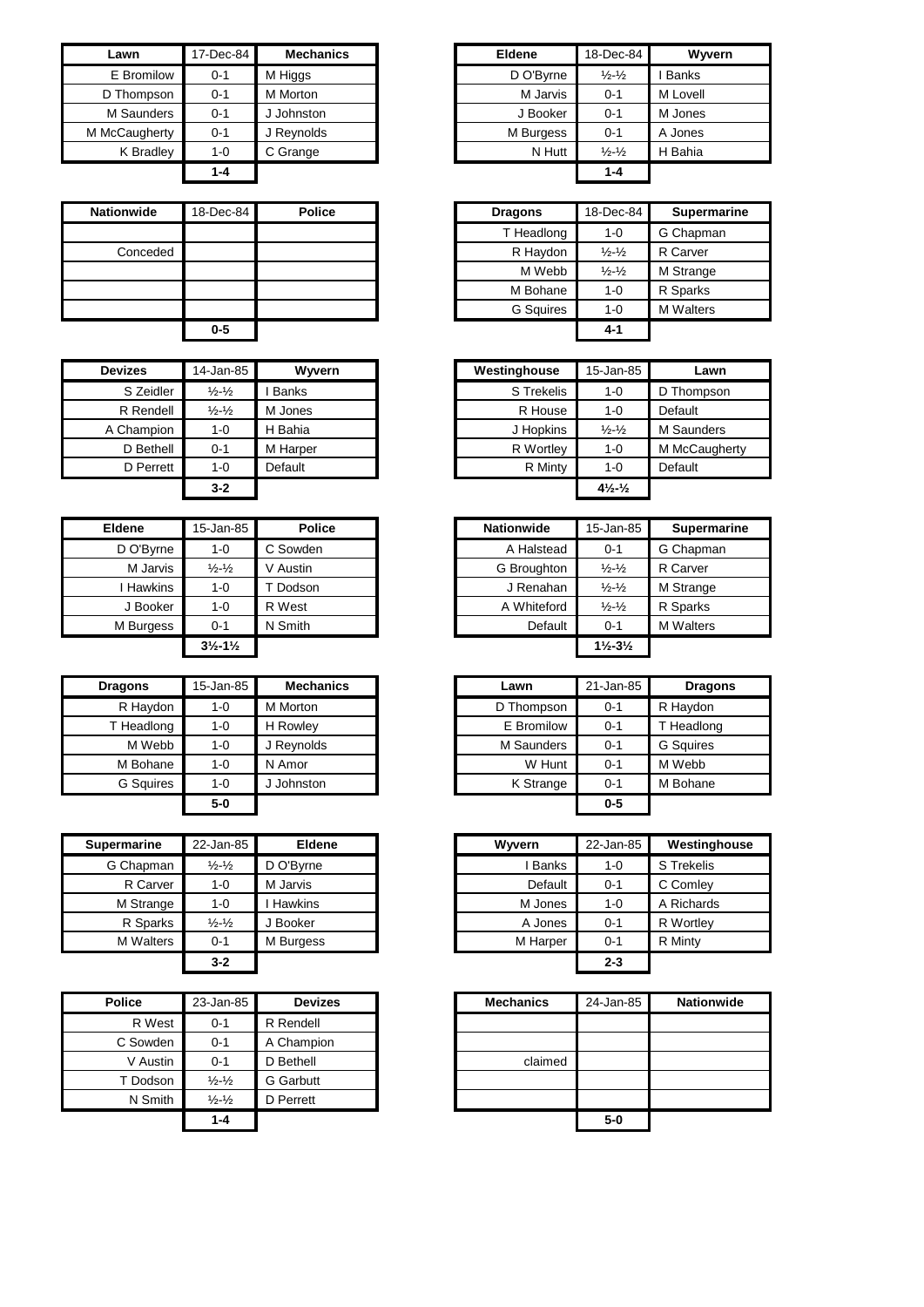| <b>Devizes</b> | 28-Jan-85                                   | <b>Supermarine</b> | Westinghouse | 29-Jan-85                   | Drag             |
|----------------|---------------------------------------------|--------------------|--------------|-----------------------------|------------------|
| R Rendell      | $1 - 0$                                     | Default            | S Trekelis   | $\frac{1}{2} - \frac{1}{2}$ | <b>T</b> Headlor |
| A Champion     | $1 - 0$                                     | R Carver           | A Richards   | $0 - 1$                     | R Haydon         |
| D Bethell      | $1 - 0$                                     | M Strange          | R Wortley    | $\frac{1}{2} - \frac{1}{2}$ | M Webb           |
| G Garbutt      | $\frac{1}{2} - \frac{1}{2}$                 | R Sparks           | R Webb       | $0 - 1$                     | M Bohane         |
| D Perrett      | $1 - 0$                                     | Dabner             | J Hopkins    | $1 - 0$                     | <b>G</b> Squires |
|                | $4\frac{1}{2}$ <sup>-1</sup> / <sub>2</sub> |                    |              | $2 - 3$                     |                  |

| Wyvern   | 29-Jan-85                                   | <b>Police</b> |
|----------|---------------------------------------------|---------------|
| I Banks  | $1 - 0$                                     | C Sowden      |
| M Lovell | $1 - 0$                                     | T Dodson      |
| M Jones  | $1 - 0$                                     | V Austin      |
| A Jones  | $\frac{1}{2}$ - $\frac{1}{2}$               | R West        |
| H Bahia  | $1 - 0$                                     | N Smith       |
|          | $4\frac{1}{2}$ <sup>-1</sup> / <sub>2</sub> |               |

| <b>Nationwide</b> | 29-Jan-85                     | Lawn          | Lawn          | 11-Feb-85                   | Eldene         |
|-------------------|-------------------------------|---------------|---------------|-----------------------------|----------------|
| A Halstead        | $0 - 1$                       | E Bromilow    | E Bromilow    | $1 - 0$                     | D O'Bvrne      |
| Robson            | $0 - 1$                       | M Saunders    | M Saunders    | $1 - 0$                     | K Inglis       |
| G Broughton       | $\frac{1}{2}$ - $\frac{1}{2}$ | D Thompson    | D Thompson    | $\frac{1}{2} - \frac{1}{2}$ | M Jarvis       |
| J Renahan         | $0 - 1$                       | M McCaugherty | M McCaugherty | $\frac{1}{2} - \frac{1}{2}$ | <b>Hawkins</b> |
| <b>B</b> Baddeley | $\frac{1}{2} - \frac{1}{2}$   | K Bradlev     | K Bradley     | $0 - 1$                     | M Burgess      |
|                   | $1 - 4$                       |               |               | $3 - 2$                     |                |

| <b>Dragons</b> | 12-Feb-85 | <b>Nationwide</b> |
|----------------|-----------|-------------------|
|                |           |                   |
|                |           |                   |
| claimed        |           |                   |
|                |           |                   |
|                |           |                   |
|                | $5-0$     |                   |

| <b>Police</b> | 13-Feb-85                     | Westinghouse | <b>Mechanics</b> | 14-Feb |
|---------------|-------------------------------|--------------|------------------|--------|
| C Sowden      | $0 - 1$                       | S Trekelis   |                  |        |
| V Austin      | $1 - 0$                       | A Richards   |                  |        |
| M Spindler    | $1 - 0$                       | R Wortley    | claimed          |        |
| T Dodson      | $0 - 1$                       | J Hopkins    |                  |        |
| N Smith       | $\frac{1}{2} - \frac{1}{2}$   | C Comley     |                  |        |
|               | $2\frac{1}{2} - 2\frac{1}{2}$ |              |                  | $5-0$  |

| <b>Devizes</b>   | 18-Feb-85                   | Lawn             | Westinghouse | 19-Feb-85 |
|------------------|-----------------------------|------------------|--------------|-----------|
| R Rendell        | $\frac{1}{2} - \frac{1}{2}$ | E Bromilow       | S Trekelis   | $1 - 0$   |
| A Champion       | $0 - 1$                     | M Saunders       | A Richards   | $0 - 1$   |
| D Bethell        | 1-0                         | D Thompson       | J Hopkins    | $1 - 0$   |
| <b>G</b> Garbutt | $\frac{1}{2} - \frac{1}{2}$ | M McCaugherty    | R Wortley    | $0 - 1$   |
| D Perrett        | $0 - 1$                     | <b>K</b> Bradlev | R Webb       | $1 - 0$   |
|                  | $2 - 3$                     |                  |              | $3 - 2$   |

| Wyvern   | 19-Feb-85 | <b>Mechanics</b> |
|----------|-----------|------------------|
| I Banks  | $1 - 0$   | J Johnston       |
| M Lovell | $0 - 1$   | M Higgs          |
| M Jones  | $1 - 0$   | J Reynolds       |
| A Jones  | $1 - 0$   | <b>H</b> Rowley  |
| H Bahia  | $1 - 0$   | Default          |
|          | 4-1       |                  |

| <b>Devizes</b>   | 28-Jan-85                      | <b>Supermarine</b> | Westinghouse | 29-Jan-85                   | <b>Dragons</b>   |
|------------------|--------------------------------|--------------------|--------------|-----------------------------|------------------|
| R Rendell        | 1-0                            | Default            | S Trekelis   | $\frac{1}{2} - \frac{1}{2}$ | T Headlong       |
| A Champion       | 1-0                            | R Carver           | A Richards   | $0 - 1$                     | R Haydon         |
| D Bethell        | 1-0                            | M Strange          | R Wortley    | $\frac{1}{2} - \frac{1}{2}$ | M Webb           |
| <b>G</b> Garbutt | $\frac{1}{2} - \frac{1}{2}$    | R Sparks           | R Webb       | $0 - 1$                     | M Bohane         |
| D Perrett        | 1-0                            | Dabner             | J Hopkins    | $1 - 0$                     | <b>G</b> Squires |
|                  | $4\frac{1}{2}$ - $\frac{1}{2}$ |                    |              | $2 - 3$                     |                  |

| Wvvern       | 29-Jan-85                                   | <b>Police</b> | <b>Eldene</b> | 29-Jan-85 | <b>Mechanics</b> |
|--------------|---------------------------------------------|---------------|---------------|-----------|------------------|
| <b>Banks</b> | $1 - 0$                                     | C Sowden      | D O'Byrne     | $1 - 0$   | M Higgs          |
| M Lovell     | $1 - 0$                                     | Dodson        | K Inglis      | $0 - 1$   | M Morton         |
| M Jones      | $1 - 0$                                     | V Austin      | M Jarvis      | $1 - 0$   | J Reynolds       |
| A Jones      | $\frac{1}{2} - \frac{1}{2}$                 | R West        | Hawkins       | $0 - 1$   | H Rowley         |
| H Bahia      | $1 - 0$                                     | N Smith       | J Booker      | $1 - 0$   | N Amor           |
|              | $4\frac{1}{2}$ <sup>-1</sup> / <sub>2</sub> |               |               | $3 - 2$   |                  |

| Jan-85                      | Lawn          | Lawn          | 11-Feb-85                     | <b>Eldene</b> |
|-----------------------------|---------------|---------------|-------------------------------|---------------|
| $0 - 1$                     | E Bromilow    | E Bromilow    | $1 - 0$                       | D O'Byrne     |
| $0 - 1$                     | M Saunders    | M Saunders    | $1 - 0$                       | K Inglis      |
| $\frac{1}{2}$ $\frac{1}{2}$ | D Thompson    | D Thompson    | $\frac{1}{2}$ - $\frac{1}{2}$ | M Jarvis      |
| $0 - 1$                     | M McCaugherty | M McCaugherty | $\frac{1}{2}$ - $\frac{1}{2}$ | I Hawkins     |
| $\frac{1}{2}$ $\frac{1}{2}$ | K Bradley     | K Bradley     | $0 - 1$                       | M Burgess     |
| $1 - 4$                     |               |               | $3 - 2$                       |               |

| <b>Dragons</b> | 12-Feb-85 | <b>Nationwide</b> |
|----------------|-----------|-------------------|
|                |           |                   |
|                |           |                   |
| claimed        |           |                   |
|                |           |                   |
|                |           |                   |
|                | $5-0$     |                   |

| Police     | 13-Feb-85                     | Westinghouse |
|------------|-------------------------------|--------------|
| C Sowden   | $0 - 1$                       | S Trekelis   |
| V Austin   | $1 - 0$                       | A Richards   |
| M Spindler | $1 - 0$                       | R Wortley    |
| T Dodson   | $0 - 1$                       | J Hopkins    |
| N Smith    | $\frac{1}{2} - \frac{1}{2}$   | C Comley     |
|            | $2\frac{1}{2} - 2\frac{1}{2}$ |              |

| <b>Devizes</b>   | 18-Feb-85                     | Lawn          |
|------------------|-------------------------------|---------------|
| R Rendell        | $\frac{1}{2}$ - $\frac{1}{2}$ | E Bromilow    |
| A Champion       | $0 - 1$                       | M Saunders    |
| D Bethell        | $1 - 0$                       | D Thompson    |
| <b>G</b> Garbutt | $\frac{1}{2} - \frac{1}{2}$   | M McCaugherty |
| D Perrett        | $0 - 1$                       | K Bradley     |
|                  | $2 - 3$                       |               |

| Wvvern       | 19-Feb-85 | <b>Mechanics</b> | <b>Eldene</b>  | 19-Feb-85                   | <b>Dragons</b>   |
|--------------|-----------|------------------|----------------|-----------------------------|------------------|
| <b>Banks</b> | $1 - 0$   | J Johnston       | D O'Byrne      | $\frac{1}{2} - \frac{1}{2}$ | T Headlong       |
| M Lovell     | $0 - 1$   | M Higgs          | M Jarvis       | $0 - 1$                     | R Haydon         |
| M Jones      | $1 - 0$   | J Reynolds       | <b>Hawkins</b> | $\frac{1}{2} - \frac{1}{2}$ | M Webb           |
| A Jones      | $1 - 0$   | H Rowley         | J Booker       | $0 - 1$                     | M Bohane         |
| H Bahia      | $1 - 0$   | Default          | M Burgess      | $0 - 1$                     | <b>G</b> Sauires |
|              | $4 - 1$   |                  |                | $1 - 4$                     |                  |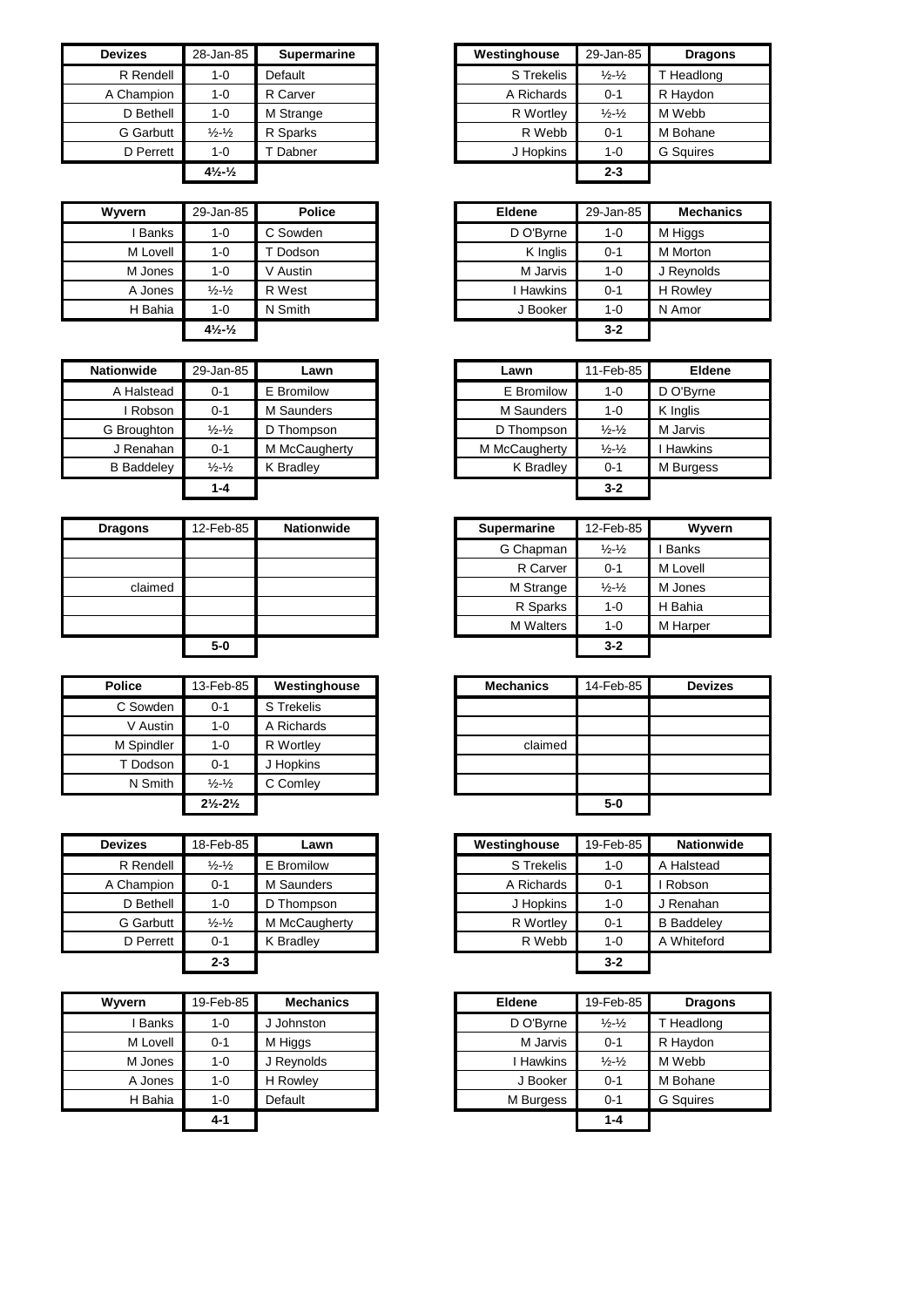| <b>Police</b> | 20-Feb-85                   | <b>Supermarine</b> | Lawn          | 25-Feb-85                   |
|---------------|-----------------------------|--------------------|---------------|-----------------------------|
| T Dodson      | 1-0                         | Default?           | D Thompson    | $\frac{1}{2} - \frac{1}{2}$ |
| M Spindler    | $1 - 0$                     | R Carver           | M Saunders    | $\frac{1}{2} - \frac{1}{2}$ |
| C Sowden      | $\frac{1}{2} - \frac{1}{2}$ | M Strange          | M McCaugherty | $0 - 1$                     |
| V Austin      | $\frac{1}{2} - \frac{1}{2}$ | R Sparks           | K Bradley     | $0 - 1$                     |
| N Smith       | $0 - 1$                     | Dabner             | K Strange     | $1 - 0$                     |
|               | $3 - 2$                     |                    |               | $2 - 3$                     |

| <b>Nationwide</b> | 26-Feb-85                     | <b>Eldene</b>  | <b>Dragons</b>   | 26-Feb-85 | <b>Devizes</b>   |
|-------------------|-------------------------------|----------------|------------------|-----------|------------------|
| G Broughton       | $\frac{1}{2}$ - $\frac{1}{2}$ | D O'Byrne      | R Haydon         | $1 - 0$   | A Champion       |
| Robson            | 1-0                           | K Inglis       | T Headlong       | 1-0       | D Bethell        |
| <b>B</b> Baddeley | $\frac{1}{2}$ - $\frac{1}{2}$ | M Jarvis       | Banks            | $1 - 0$   | <b>G</b> Garbutt |
| J Renahan         | $\frac{1}{2}$ - $\frac{1}{2}$ | <b>Hawkins</b> | M Bohane         | $0 - 1$   | D Perrett        |
| A Whiteford       | $\frac{1}{2}$ - $\frac{1}{2}$ | J Booker       | <b>G</b> Squires | $1 - 0$   | M Gilbert        |
|                   | $3 - 2$                       |                |                  | $4 - 1$   |                  |

| <b>Supermarine</b> | 26-Feb-85                     | Westinghouse | <b>Mechanics</b> | 28-Feb-85                   | <b>Police</b> |
|--------------------|-------------------------------|--------------|------------------|-----------------------------|---------------|
| G Chapman          | $\frac{1}{2}$ - $\frac{1}{2}$ | S Trekelis   | J Johnston       | $0 - 1$                     | C Sowden      |
| R Carver           | $\frac{1}{2} - \frac{1}{2}$   | A Richards   | M Morton         | $\frac{1}{2} - \frac{1}{2}$ | V Austin      |
| M Strange          | 1-0                           | J Hopkins    | C Grange         | $\frac{1}{2} - \frac{1}{2}$ | Dodson        |
| R Sparks           | $0 - 1$                       | R Wortley    | Default          | $0 - 1$                     | N Smith       |
| T Dabner           | $0 - 1$                       | R Minty      | P Donavon        | $0 - 1$                     | R West        |
|                    | $2 - 3$                       |              |                  | $1 - 4$                     |               |

| <b>Devizes</b> | 11-Mar-85                     | <b>Nationwide</b> | Westinghouse | 12-Mar-85                     |          |
|----------------|-------------------------------|-------------------|--------------|-------------------------------|----------|
| R Rendell      | $\frac{1}{2} - \frac{1}{2}$   | A Halstead        | S Trekelis   | $\frac{1}{2} - \frac{1}{2}$   | D O'By   |
| A Champion     | $1 - 0$                       | Robson            | A Richards   | $0 - 1$                       | K Inglis |
| D Bethell      | $1 - 0$                       | J Renahan         | J Hopkins    | $1 - 0$                       | M Jarvi  |
| G Garbutt      | $0 - 1$                       | <b>B</b> Baddelev | R Wortley    | $1 - 0$                       | Hawki    |
| D Perrett      | $0 - 1$                       | A Whiteford       | R House      | $1 - 0$                       | Default  |
|                | $2\frac{1}{2} - 2\frac{1}{2}$ |                   |              | $3\frac{1}{2} - 1\frac{1}{2}$ |          |

| <b>Supermarine</b> | 12-Mar-85                     | <b>Mechanics</b> | Wyvern       | 12-Mar-85 | <b>Dragons</b>   |
|--------------------|-------------------------------|------------------|--------------|-----------|------------------|
| G Chapman          | $\frac{1}{2}$ - $\frac{1}{2}$ | M Morton         | <b>Banks</b> | $0 - 1$   | T Headlong       |
| R Carver           | $0 - 1$                       | M T Higgs        | Default      | $0 - 1$   | R Haydon         |
| R Sparks           | $0 - 1$                       | J Johnston       | M Jones      | $0 - 1$   | M Bohane         |
| M Walters          | $\frac{1}{2}$ - $\frac{1}{2}$ | C Grange         | A Jones      | $1 - 0$   | M Webb           |
| T Dabner           | $0 - 1$                       | N Amor           | H Bahia      | $0 - 1$   | <b>G</b> Sauires |
|                    | $1 - 4$                       |                  |              | $1 - 4$   |                  |

| <b>Police</b> | 13-Mar-85                   | Lawn          | Lawn          | 18-Mar-85                   | Super    |
|---------------|-----------------------------|---------------|---------------|-----------------------------|----------|
| M Spindler    | $\frac{1}{2} - \frac{1}{2}$ | E Bromilow    | E Bromilow    | $0 - 1$                     | G Chapn  |
| C Sowden      | $1 - 0$                     | M Saunders    | D Thompson    | $\frac{1}{2} - \frac{1}{2}$ | R Carver |
| V Austin      | $1 - 0$                     | D Thompson    | M Saunders    | $\frac{1}{2} - \frac{1}{2}$ | R Sparks |
| T Dodson      | $\frac{1}{2} - \frac{1}{2}$ | M McCaugherty | M McCaugherty | $0 - 1$                     | M Walter |
| N Smith       | $1 - 0$                     | K Bradley     | K Bradley     | $1 - 0$                     | Dabne    |
|               | $4 - 1$                     |               |               | $2 - 3$                     |          |

| <b>Eldene</b> | 19-Mar-85                     | <b>Devizes</b>   | Nationwide        | 19-Mar-85                     |          |
|---------------|-------------------------------|------------------|-------------------|-------------------------------|----------|
| D O'Byrne     | $\frac{1}{2} - \frac{1}{2}$   | A Champion       | A Halstead        | $0 - 1$                       | M Lovell |
| K Inglis      | $\frac{1}{2}$ - $\frac{1}{2}$ | D Bethell        | i Robson          | $\frac{1}{2} - \frac{1}{2}$   | M Jones  |
| M Jarvis      | $1 - 0$                       | <b>G</b> Garbutt | G Broughton       | 1-0                           | A Jones  |
| Hawkins       | $1 - 0$                       | D Perrett        | J Renahan         | $0 - 1$                       | H Bahia  |
| T Kilkoyne    | $1 - 0$                       | M Gilbert        | <b>B</b> Baddelev | $0 - 1$                       | M Harper |
|               | 4-1                           |                  |                   | $1\frac{1}{2} - 3\frac{1}{2}$ |          |

| Police     | 20-Feb-85                   | <b>Supermarine</b> | Lawn          | 25-Feb-85                   | Wyvern       |
|------------|-----------------------------|--------------------|---------------|-----------------------------|--------------|
| T Dodson   | $1 - 0$                     | Default?           | D Thompson    | $\frac{1}{2} - \frac{1}{2}$ | <b>Banks</b> |
| M Spindler | 1-0                         | R Carver           | M Saunders    | $\frac{1}{2} - \frac{1}{2}$ | M Jones      |
| C Sowden   | $\frac{1}{2} - \frac{1}{2}$ | M Strange          | M McCaugherty | $0 - 1$                     | A Jones      |
| V Austin   | $\frac{1}{2} - \frac{1}{2}$ | R Sparks           | K Bradley     | $0 - 1$                     | H Bahia      |
| N Smith    | $0 - 1$                     | Dabner             | K Strange     | $1 - 0$                     | Default      |
|            | $3 - 2$                     |                    |               | $2 - 3$                     |              |

| ationwide         | 26-Feb-85                   | <b>Eldene</b>  | <b>Dragons</b>   | 26-Feb-85 | <b>Devizes</b>   |
|-------------------|-----------------------------|----------------|------------------|-----------|------------------|
| G Broughton       | $\frac{1}{2} - \frac{1}{2}$ | D O'Byrne      | R Haydon         | $1 - 0$   | A Champion       |
| I Robson          | 1-0                         | K Inglis       | T Headlong       | $1 - 0$   | D Bethell        |
| <b>B</b> Baddeley | $\frac{1}{2} - \frac{1}{2}$ | M Jarvis       | . Banks          | $1 - 0$   | <b>G</b> Garbutt |
| J Renahan         | $\frac{1}{2} - \frac{1}{2}$ | <b>Hawkins</b> | M Bohane         | $0 - 1$   | D Perrett        |
| A Whiteford       | $\frac{1}{2} - \frac{1}{2}$ | l Booker       | <b>G</b> Squires | $1 - 0$   | M Gilbert        |
|                   | $3 - 2$                     |                |                  | $4 - 1$   |                  |

| $Feb-85$                      | Westinghouse | <b>Mechanics</b> | 28-Feb-85                     | <b>Police</b> |
|-------------------------------|--------------|------------------|-------------------------------|---------------|
| $\frac{1}{2}$ - $\frac{1}{2}$ | S Trekelis   | J Johnston       | $0 - 1$                       | C Sowden      |
| $\frac{1}{2}$ $\frac{1}{2}$   | A Richards   | M Morton         | $\frac{1}{2}$ - $\frac{1}{2}$ | V Austin      |
| $1 - 0$                       | J Hopkins    | C Grange         | $\frac{1}{2}$ - $\frac{1}{2}$ | T Dodson      |
| $0 - 1$                       | R Wortley    | Default          | $0 - 1$                       | N Smith       |
| $0 - 1$                       | R Minty      | P Donavon        | $0 - 1$                       | R West        |
| $2 - 3$                       |              |                  | $1 - 4$                       |               |

| <b>Devizes</b>   | 11-Mar-85                     | <b>Nationwide</b> | Westinghouse | 12-Mar-85                     | <b>Eldene</b> |
|------------------|-------------------------------|-------------------|--------------|-------------------------------|---------------|
| R Rendell        | $\frac{1}{2} - \frac{1}{2}$   | A Halstead        | S Trekelis   | $\frac{1}{2} - \frac{1}{2}$   | D O'Byrne     |
| A Champion       | $1 - 0$                       | Robson            | A Richards   | $0 - 1$                       | K Inglis      |
| D Bethell        | $1 - 0$                       | J Renahan         | J Hopkins    | $1 - 0$                       | M Jarvis      |
| <b>G</b> Garbutt | $0 - 1$                       | <b>B</b> Baddeley | R Wortley    | $1 - 0$                       | Hawkins       |
| D Perrett        | $0 - 1$                       | A Whiteford       | R House      | $1 - 0$                       | Default       |
|                  | $2\frac{1}{2} - 2\frac{1}{2}$ |                   |              | $3\frac{1}{2} - 1\frac{1}{2}$ |               |

| <b>ermarine</b>  | 12-Mar-85                   | <b>Mechanics</b> | Wyvern       | 12-Mar-85 | <b>Dragons</b>   |
|------------------|-----------------------------|------------------|--------------|-----------|------------------|
| G Chapman        | $\frac{1}{2} - \frac{1}{2}$ | M Morton         | <b>Banks</b> | $0 - 1$   | T Headlong       |
| R Carver         | $0 - 1$                     | M T Higgs        | Default      | $0 - 1$   | R Haydon         |
| R Sparks         | $0 - 1$                     | Johnston         | M Jones      | $0 - 1$   | M Bohane         |
| <b>M</b> Walters | $\frac{1}{2} - \frac{1}{2}$ | C Grange         | A Jones      | $1 - 0$   | M Webb           |
| T Dabner         | $0 - 1$                     | N Amor           | H Bahia      | $0 - 1$   | <b>G</b> Sauires |
|                  | $1 - 4$                     |                  |              | $1 - 4$   |                  |

| Police     | 13-Mar-85                   | Lawn          | Lawn          | 18-Mar-85                   | <b>Supermarine</b> |
|------------|-----------------------------|---------------|---------------|-----------------------------|--------------------|
| M Spindler | $\frac{1}{2} - \frac{1}{2}$ | E Bromilow    | E Bromilow    | $0 - 1$                     | G Chapman          |
| C Sowden   | $1 - 0$                     | M Saunders    | D Thompson    | $\frac{1}{2} - \frac{1}{2}$ | R Carver           |
| V Austin   | $1 - 0$                     | D Thompson    | M Saunders    | $\frac{1}{2} - \frac{1}{2}$ | R Sparks           |
| T Dodson   | $\frac{1}{2} - \frac{1}{2}$ | M McCaugherty | M McCaugherty | $0 - 1$                     | <b>M</b> Walters   |
| N Smith    | $1 - 0$                     | K Bradlev     | K Bradley     | $1 - 0$                     | T Dabner           |
|            | $4 - 1$                     |               |               | $2 - 3$                     |                    |

| <b>Eldene</b> | 19-Mar-85                   | <b>Devizes</b> | <b>Nationwide</b> | 19-Mar-85                     | Wyvern   |
|---------------|-----------------------------|----------------|-------------------|-------------------------------|----------|
| D O'Byrne     | $\frac{1}{2} - \frac{1}{2}$ | A Champion     | A Halstead        | $0 - 1$                       | M Lovell |
| K Inglis      | $\frac{1}{2} - \frac{1}{2}$ | D Bethell      | . Robson          | $\frac{1}{2} - \frac{1}{2}$   | M Jones  |
| M Jarvis      | 1-0                         | G Garbutt      | G Broughton       | $1 - 0$                       | A Jones  |
| Hawkins       | $1 - 0$                     | D Perrett      | J Renahan         | $0 - 1$                       | H Bahia  |
| T Kilkoyne    | 1-0                         | M Gilbert      | <b>B</b> Baddeley | $0 - 1$                       | M Harper |
|               | 4-1                         |                |                   | $1\frac{1}{2} - 3\frac{1}{2}$ |          |